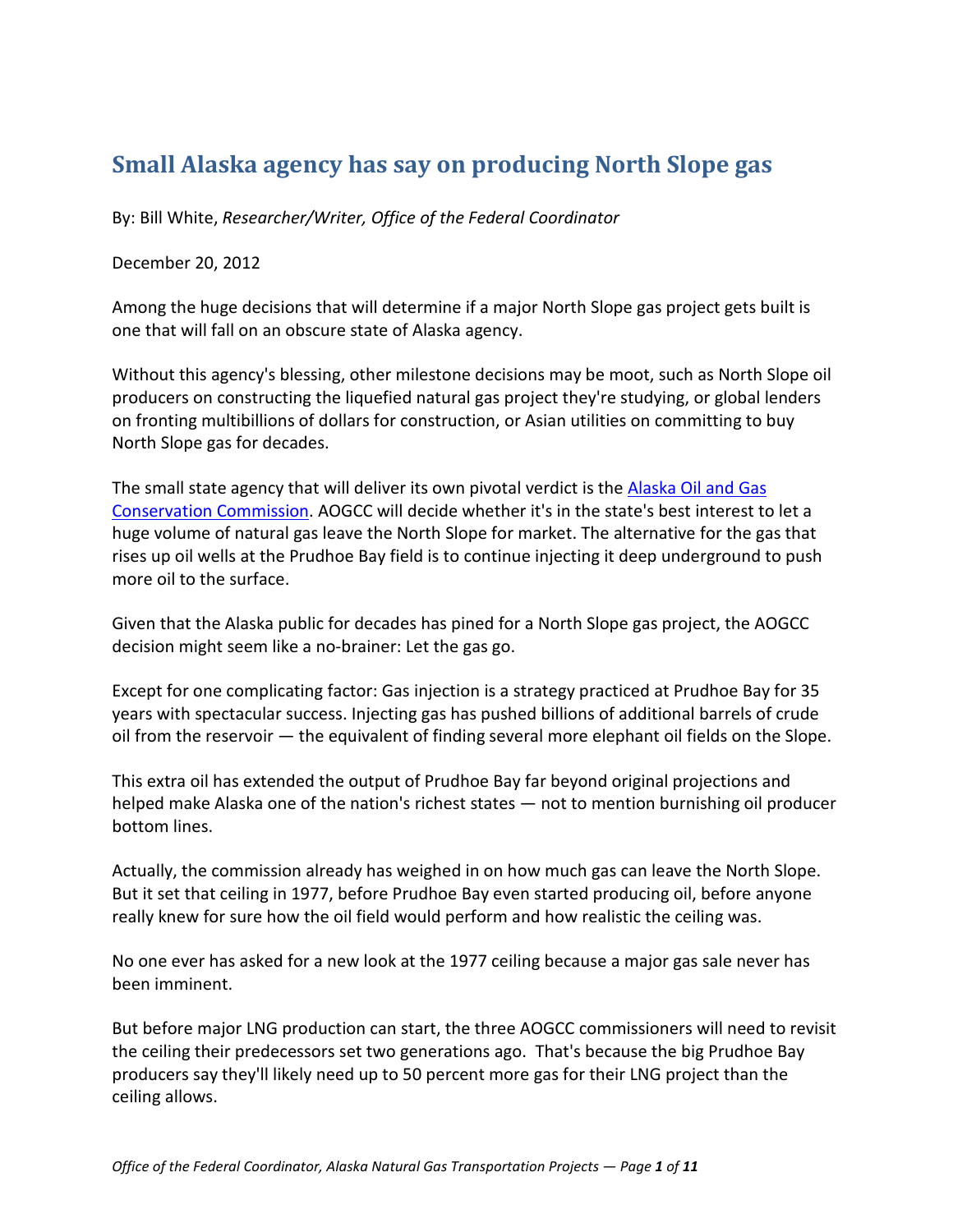The commissioners will ponder the relative value of oil versus gas and how many barrels of oil will remain buried in Prudhoe forever when gas production starts. They will mull ways to shore up Prudhoe's underground pressure when less gas is injected. They will crunch the tricky calculus of engineering an aging oil-and-gas field.

And they might even have a couple of wild cards to consider. Can the aging infrastructure of Prudhoe Bay last long enough to get the field's gas out of the ground and piped to market? And on a less scientific and engineering issue, do the oil and gas commissioners want to be the people standing between Alaskans and their gas pipeline project?

# **THE 1977 ORDER**

The commission has been around, in one form or another, since Alaska began producing oil and gas [more than 50 years ago.](http://doa.alaska.gov/ogc/WhoWeAre/history.html) Every state with petroleum production has a similar agency that regulates the fields to prevent waste of natural resources.

The Alaska commission is a small, quasi-judicial body charged with making sure the state gets the maximum wealth possible from its oil and gas resources. Three commissioners appointed by the governor lead it — at present they are a lawyer, a geologist and a petroleum engineer.



### **Source: BP**

Considering the millions or even billions of dollars at stake in its decisions, the commissioners and their professional staff are housed in decidedly humble quarters: A one-story building in downtown Anchorage, tucked behind a department store.

Back in 1977, the commission weighed in on how much oil and gas could leave Prudhoe Bay. On June 1 of that year, in [Conservation Order 145,](http://doa.alaska.gov/ogc/orders/co/co001_299/co145.pdf) the commission decreed that oil companies could produce 1.5 million barrels a day of oil and condensate plus 2.7 billion cubic feet a day of natural gas.

This order came on the brink of Alaska's birth as a major oil producer.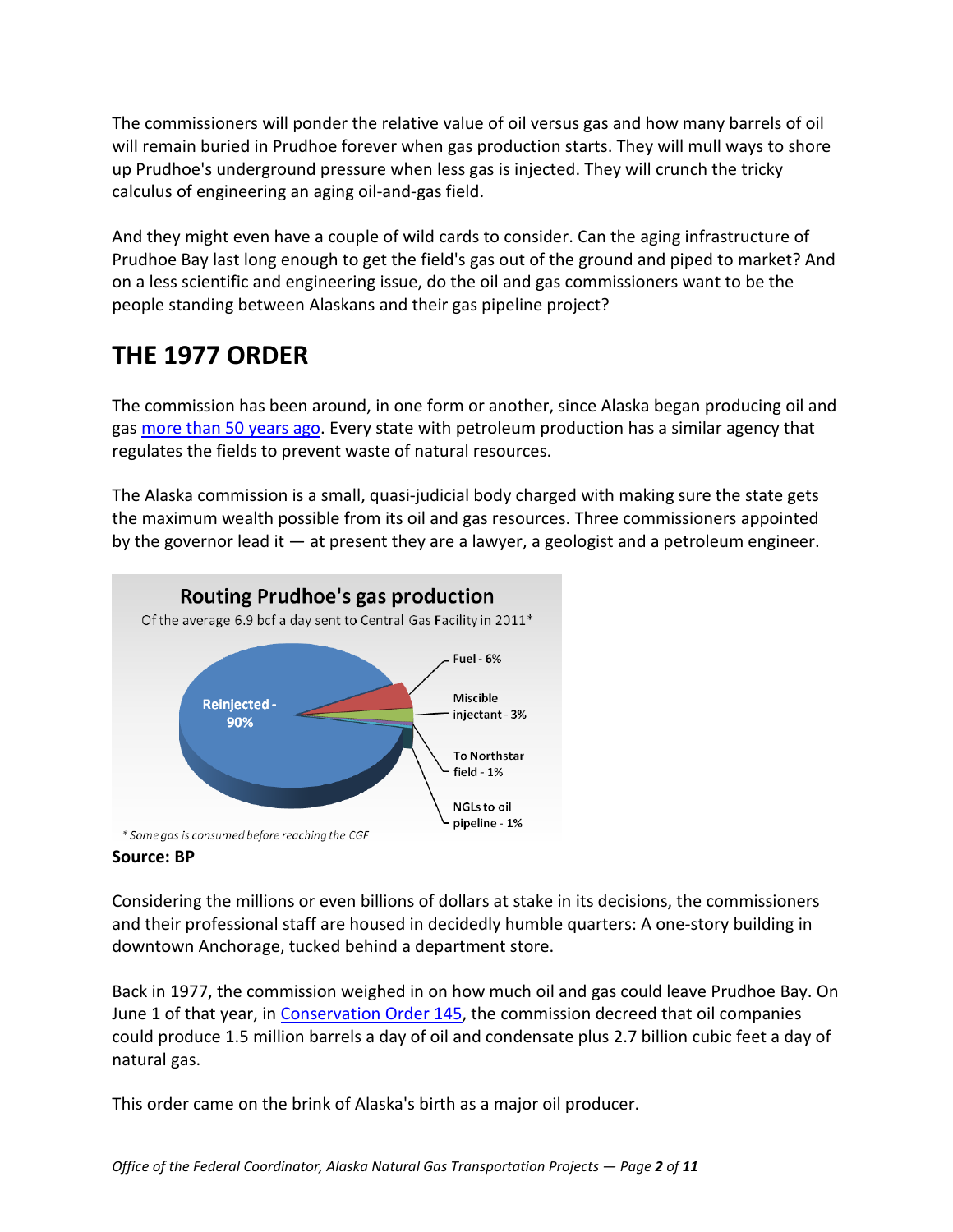One day earlier, the new 800-mile trans-Alaska oil pipeline got its final weld. Twenty days after the order, producer[s pumped the first oil production](http://alyeskapipeline.com/assets/uploads/pagestructure/TAPS_PipelineFacts/editor_uploads/Factbook09_6.30.pdf) into that pipeline.

As the oil started flowing in June 1977, [plans were hatching](http://www.arcticgas.gov/Alaska-gas-pipeline-wars-1971-1982) for a large gas pipeline project, too. The thinking was that gas production would begin five years after oil production — it would take that long to build the gas system.

The commission said the 2.7 bcf per day of gas production would work out this way:

- About 2.2 bcf to 2.3 bcf would be dedicated to the gas pipeline. After cleansing that gas of carbon dioxide and other contaminants, about 2 bcf per day could be piped from the Slope.
- A few hundred million cubic feet would be burned as fuel at the Prudhoe oil field.
- A small amount would become valuable natural gas liquids after processing.

That breakdown worked for the gas pipeline proposed in the late 1970s. But the one under [consideration today](http://www.arcticgas.gov/sites/default/files/documents/producer-letter-100312.pdf) by the main Prudhoe producers  $-$  ExxonMobil, ConocoPhillips and BP  $$ would be at least 50 percent larger, carrying 3 billion to 3.5 billion cubic feet per day.

## **PLAN A: INJECT WATER TO BOOST PRESSURE**

In an oil field, pressure moves crude to and up the wells.

The standard technique for producing an oil field like Prudhoe Bay that also contains natural gas is to keep gas in the reservoir as long as possible to provide underground pressure needed to maximize oil production.

Producing gas causes a loss of pressure — and a loss of valuable oil production.

Only at the end of oil production does the gas get produced and sent to market — a process called a field "blow down." This approach provides the maximum oil *and* the maximum gas production.

If natural gas isn't available to maintain pressure, some substitutes might do, such as nitrogen extracted from the air or water.

Back in 1977, everyone talked about water injections as the answer to maintaining Prudhoe's reservoir pressure after gas production would start in the early 1980s. Water that rises up the wells with oil and gas would be the first pick for injection. But also water from elsewhere if necessary.

In May 1977, the Federal Power Commission weighed in on Prudhoe Bay gas offtake in its recommendation to President Carter on which Alaska gas pipeline project to favor. The commission had conducted more than two years of hearings on a Prudhoe Bay gas project.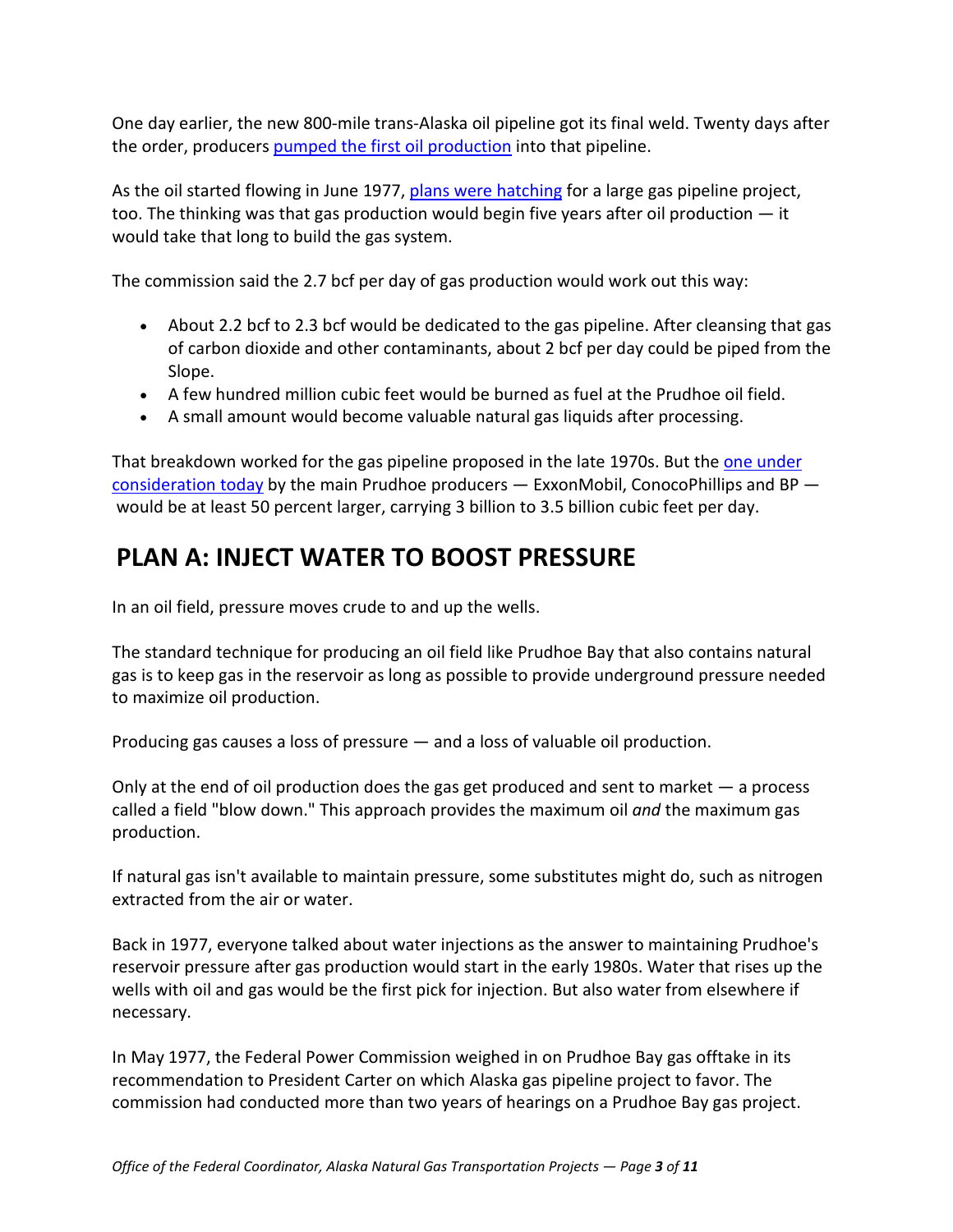"In order to attain a gas sales rate in excess of 2.0 Bcf/d (billion cubic feet a day) — or perhaps even to sustain a 2.0 Bcf/d sales rate over a prolonged period of time without adversely affecting the reservoir — a source water injection program and/or other reservoir management techniques will be required," the commission said. "By employing proper reservoir management techniques, this level of sales can be achieved without having a detrimental effect on a portion of in-place hydrocarbons ultimately recovered."

A month later, the Alaska oil and gas commission said in Conservation Order 145: "Reservoir studies have shown that both produced water injection and source water injection into the Prudhoe Oil Pool should increase oil recovery. Reservoir studies have shown that large scale source water injection will probably be necessary to maximize oil recovery."

The Alaska commission then added a cautionary note: All of these strategies — about how to produce Prudhoe's oil, about the volume of gas available for a gas pipeline, about injecting water to maintain pressure - could be revisited after oil production begins and everybody sees how Prudhoe actually behaves.

"These offtake rates may be changed as production data and additional reservoir data are obtained and analyzed," the order says.

That last sentence means the commissioners can raise or lower the 2.7 bcf a day ceiling depending on what's best for maximizing Prudhoe's production. Even the smaller 500 millioncubic-feet-a-day gas pipeline the state has proposed as a backup to a larger gas pipeline could need AOGCC permission to take gas from Prudhoe.

# **PLAN B: CAPTURE THE GAS LIQUIDS**

The gas pipeline project envisioned in the late 1970s was never built. North American gas prices were too low to justify the multibillion-dollar construction cost.

As oil production started in 1977, also up from the wells came a fantastic quantity of natural gas.

Prudhoe is one of the nation's great storehouses of natural gas. Every day Prudhoe and neighboring oil fields produce an average of about 8 billion cubic feet of gas. (Most of it comes from Prudhoe.) That's enough to supply all U.S. households east of the Mississippi River with all the gas they need [every day of the year.](http://www.eia.gov/dnav/ng/NG_CONS_SUM_A_EPG0_VRS_MMCF_A.htm)

Over time, the Prudhoe producers evolved their thinking about what to do with the oil field's gas bounty.

First, with no gas diverted into a pipeline, injecting gas, not water, would be central to keeping the Prudhoe reservoir pressurized. (Produced water does get injected, too.)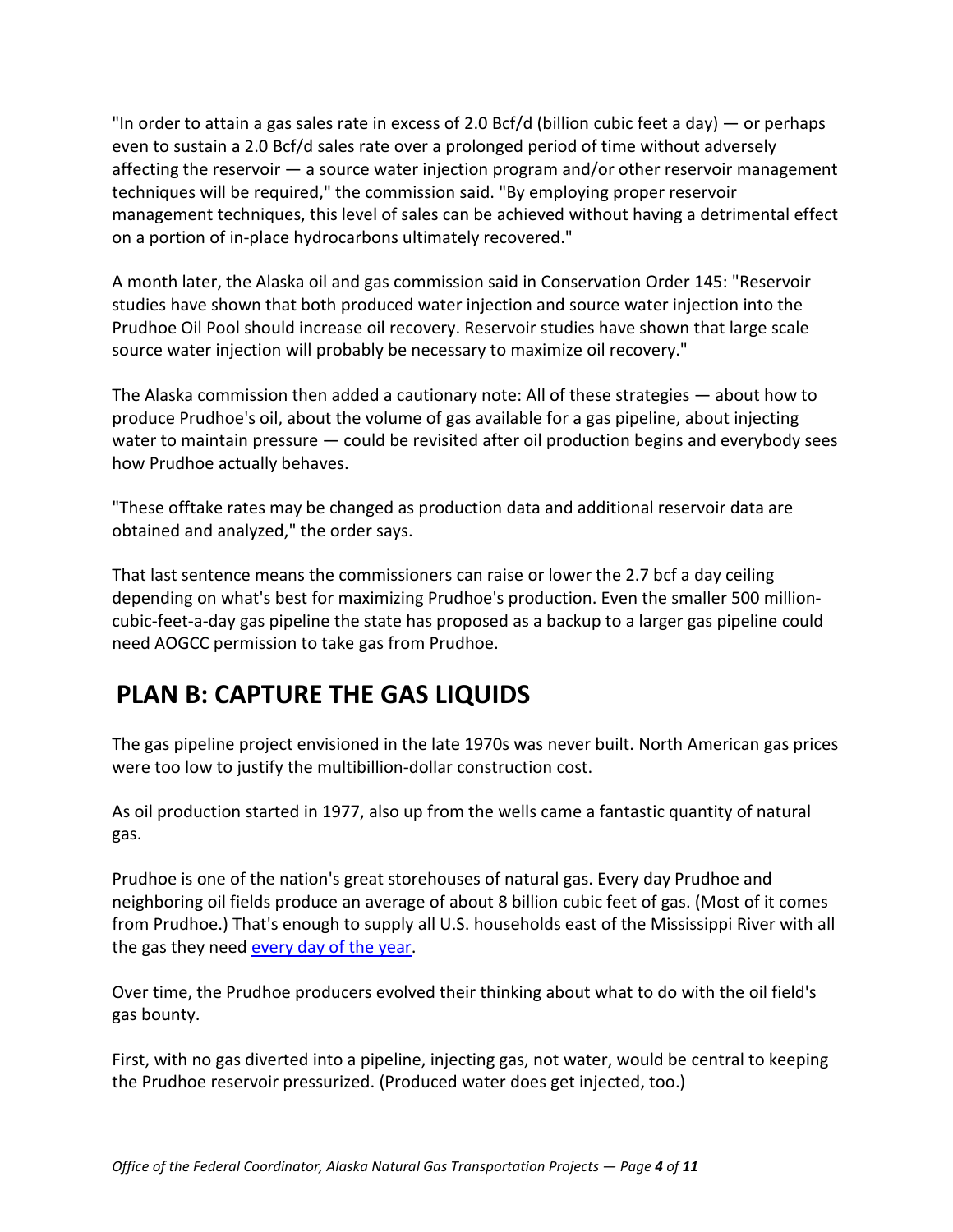By the mid 1980s, the producers also had zeroed in on the money-making potential of a minority slice of the natural gas stream.

| <b>Prudhoe Bay gas</b>                         |       |
|------------------------------------------------|-------|
| Typical composition of produced<br>Prudhoe gas |       |
| <b>Methane</b>                                 | 80%   |
| <b>Carbon dioxide</b>                          | 12%   |
| <b>Ethane</b>                                  | 5%    |
| <b>Propane</b>                                 | 2%    |
| <b>Butane</b>                                  | 0.2%  |
| Pentane                                        | 0.04% |
| <b>Hexane &amp; heavier</b>                    | 0.02% |
| Nitrogen                                       | 0.6%  |

### **Source: State of Alaska**

Natural gas at the wellhead typically consists of more than just methane, the gas that flows in pipelines and is burned in power plants and household furnaces.

Small amounts of heavier ethane, propane, butane and pentane are mixed in and have a higher market value than methane. By processing the wellhead gas and controlling for temperature and pressure, these other hydrocarbons will liquefy and drop out of the methane.

The producers now aimed to separate out these liquids, which comprise about 7 percent of the gas stream. (Methane is about 80 percent and carbon dioxide about 12 percent.)

Marrying chemistry know-how and engineering muscle, they built the biggest, most ambitious gas processing plant in the world to extract the liquids.

## **TURNING GAS LIQUIDS INTO MONEY**

The Central Gas Facility opened at Prudhoe in 1986. The new strategy was so successful that the producers expanded this plant in 1990, 1993 and 1994 so it could handle more gas, according to BP, which runs Prudhoe Bay on behalf of itself and the other producers.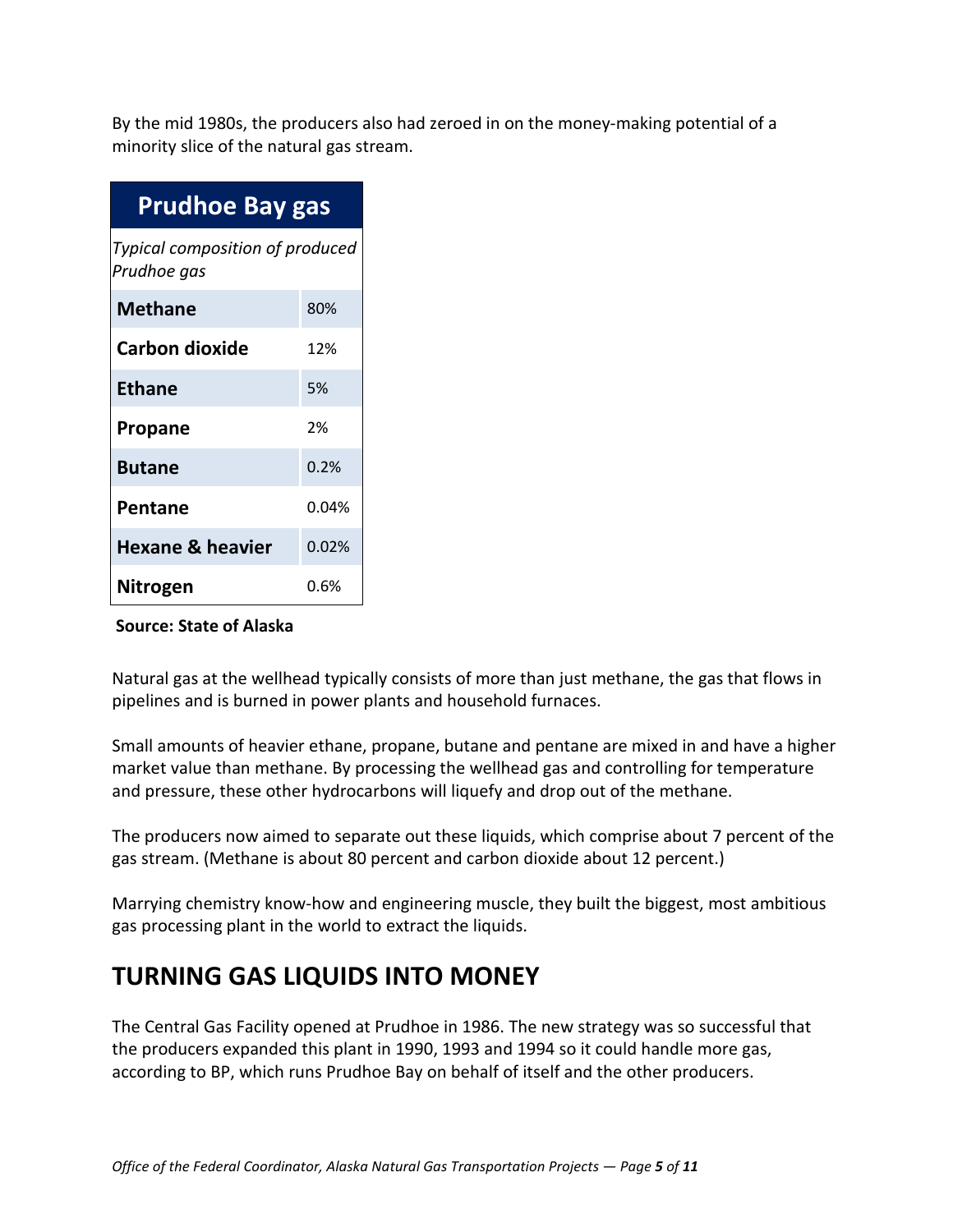The [plant is a giant](http://www.arcticgas.gov/sites/default/files/documents/cgf-ccp-fact-sheet-6-2011.pdf)  $-$  a quarter-mile long on one side. The 10-story compressor module weighs 5,400 tons.



**Photo courtesy of BP Prudhoe Bay Central Gas Facility** 

The plant can produce up to 100,000 barrels of natural gas liquids daily, although in recent years production has been about half of that, according to AOGCC figures. Since its inception it has processed more than 600 million barrels of gas liquids.

The producers put these liquids to use in three ways:

- Some gas liquids flow with crude oil through the trans-Alaska pipeline to market.
- Some get blended into a special cocktail called "miscible injectant" used to coax more oil from Prudhoe and a handful of neighboring reservoirs.
- Some get routed to the nearby Kuparuk River field for use in miscible injectant there.

The remaining gas — actually the bulk of the produced gas — gets pumped back underground to bolster Prudhoe's pressure.

Here's a brief look at these uses of natural gas liquids.

### **Gas liquids in the oil pipeline**

Oil and natural gas are called hydrocarbons because they're comprised of hydrogen and carbon atoms. The more carbon atoms, the heavier the hydrocarbon and the more heat a given unit can produce. In general, more heat means more value.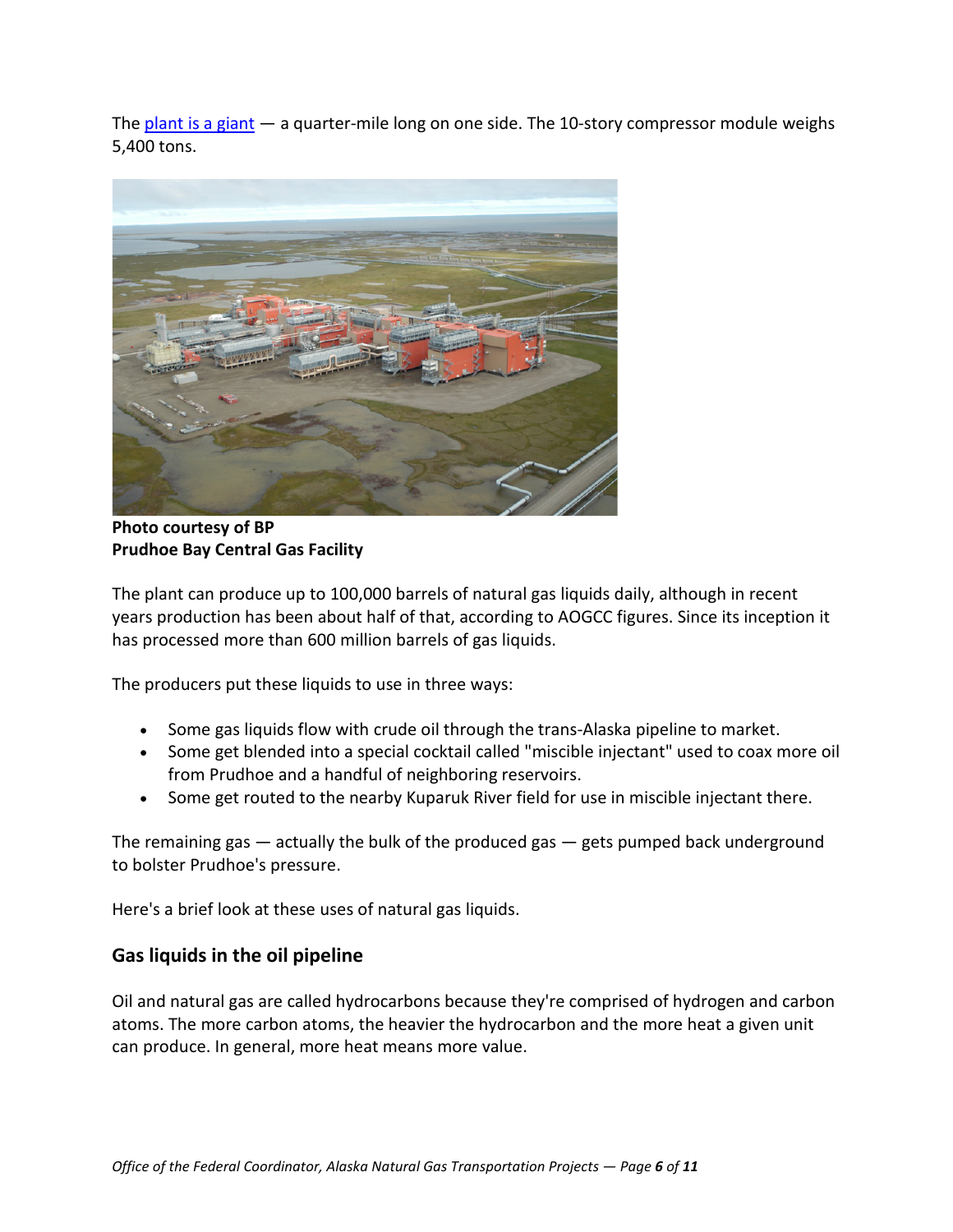Methane has one carbon atom, ethane two, propane three, butane four, etc. With enough carbon atoms you get crude oil. Another feature of these different hydrocarbons: The more carbon atoms, the higher the ambient temperature that will keep them in liquid form rather than as vapors.

The heaviest natural gas liquids — butane, pentane and hexane — will remain liquid at the same temperatures as crude oil in the trans-Alaska oil pipeline. So they can be, and are, sent to market at the same time in the same pipe.

Last year, the producers extracted an average of 50,000 barrels a day of natural gas liquids from the gas stream[, according to AOGCC figures.](http://www.arcticgas.gov/sites/default/files/documents/aogcc-north-slope-2011-production-summary-field-and-pool-annual.pdf) Of that total, about 30,000 barrels a day of the heavier gas liquids flowed down the oil pipeline, according to BP. That was roughly 5 percent of what the oil pipeline carried.

#### **Miscible injectant**

Some carbon dioxide, methane, ethane and propane get blended into miscible (mixable) injectant used at a variety of North Slope fields to boost oil production.

At Prudhoe, BP pumps the miscible solvent under high pressure into the oil column's periphery.

The injectant mixes with oil stubbornly clinging to rock, relaxing the oil's grip. BP then pumps in water to flush the oil toward wells.

When the MI plant was last expanded, in 1999, the industry estimated the injections would wrest an extra 50 million barrels of oil from Prudhoe over time.

### **Miscible use at other fields**

Some gas liquids get shipped to the Kuparuk River field west of Prudhoe.

ConocoPhillips, which runs the big oil field there, makes miscible injectant from a blend of Prudhoe liquids, Kuparuk liquids and other Kuparuk gas production.

Some smaller fields near Prudhoe also use miscible injectant, including the Orion, Polaris, Borealis, Aurora and Point McIntyre fields, BP said. (These fields are produced through the Prudhoe Bay facilities.)

Further, BP transports some Prudhoe gas to its Northstar field north of Prudhoe for use as fuel and injection gas that is miscible, the company said.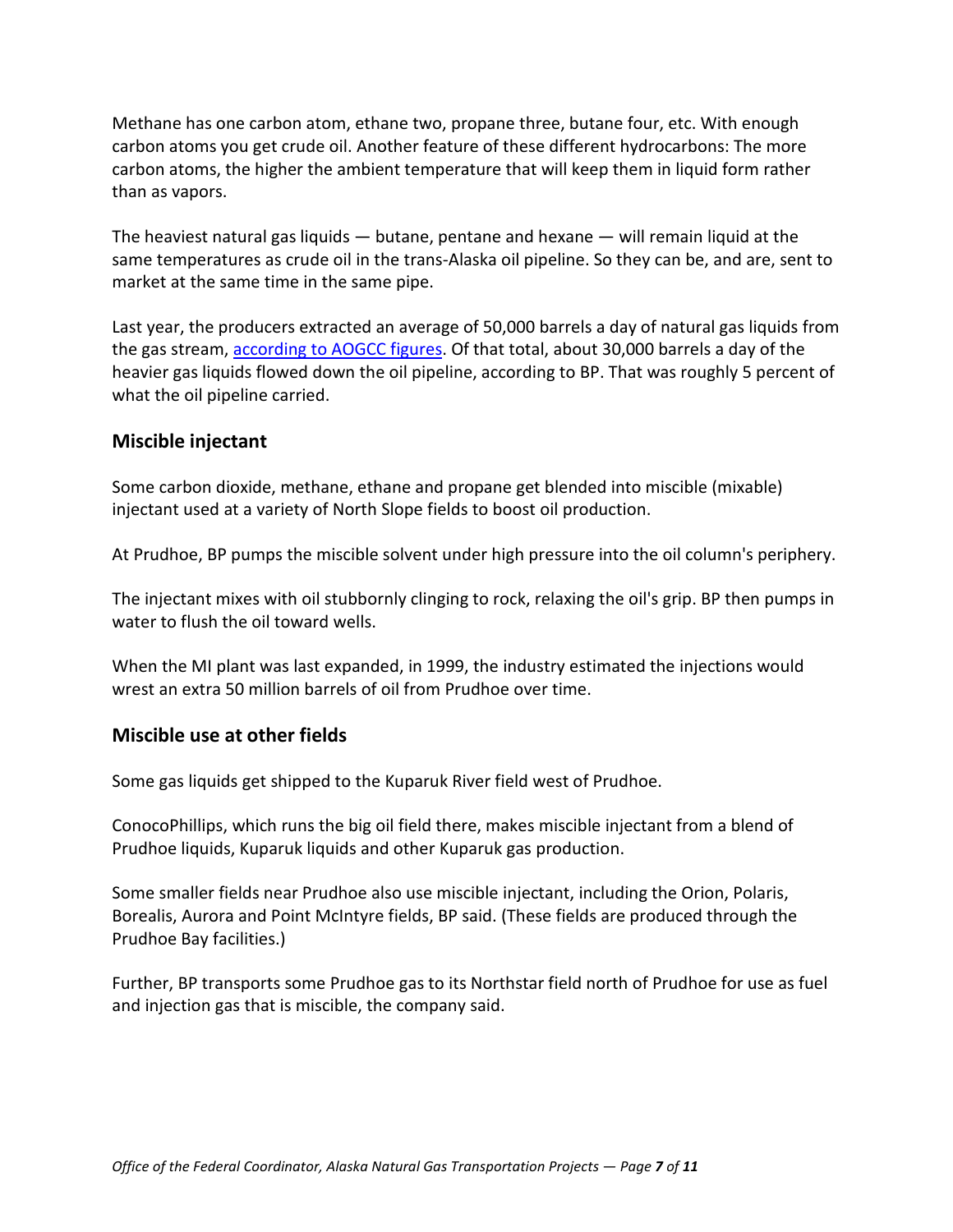# **THE VIRTUES OF INJECTING GAS**

In the absence of a gas pipeline, the shift to, and expansion of, natural gas liquids production at the Central Gas Facility has occurred with the blessing of the Alaska oil and gas commission.

In 1987, about a year after the Central Gas Facility started work, C.V. "Chat" Chatterton, then the commission chairman, extolled the wisdom of keeping Prudhoe gas at Prudhoe.

Already it was clear that more oil was being produced than expected thanks to gas injections, Chatterton said at a state-federal workshop on "Alaska Gas Utilization."

"The gas is now serving a useful purpose by staying at home and prolonging the time that the pool's crude oil allowable production rate can be maintained. Certainly, the state of Alaska's general fund is thankful. ... And I suspect that the owners of the gas, the Prudhoe Bay Unit participants, are equally thankful that oil production has yet to decline," Chatterton said.

"Just maybe, events to date provide a clue as to the use for ANS (Alaska North Slope) gas that will realize its greatest value. And that use is enhancement of crude oil production from oil fields north of the Brooks Range," he continued.

As for the new miscible injectant program, Chatterton said, "The economics ... are highly favorable and considered to be the lowest cost option for the North Slope gas utilization."

## **INDUSTRIAL-STRENGTH INJECTIONS**

Gas liquids aside, the main show for Prudhoe Bay natural gas, as Chatterton noted, involves injecting it back into the field under ferocious pressure.

Since 1977 more than 63 trillion cubic feet of gas has been produced. About 56 tcf of that has been reinjected.

It's as if every molecule of gas originally in place at Prudhoe has been produced and injected twice in the past 35 years.

Besides the injected gas, about 6 tcf has been used up since 1977, mostly to fuel the oil fields, but also by the oil pipeline and two small utilities in the neighboring town of Deadhorse, according to state statistics.

Last year, Prudhoe's Central Gas Facility processed an average of 6.9 bcf a day. Of that, about 700 million cubic feet was used to make miscible injectant, burned as fuel, exported to the Northstar field or sent down the oil pipeline as liquids, BP said. (Other fields handle their own gas production. The entire North Slope produced about 8 bcf a day of gas last year.)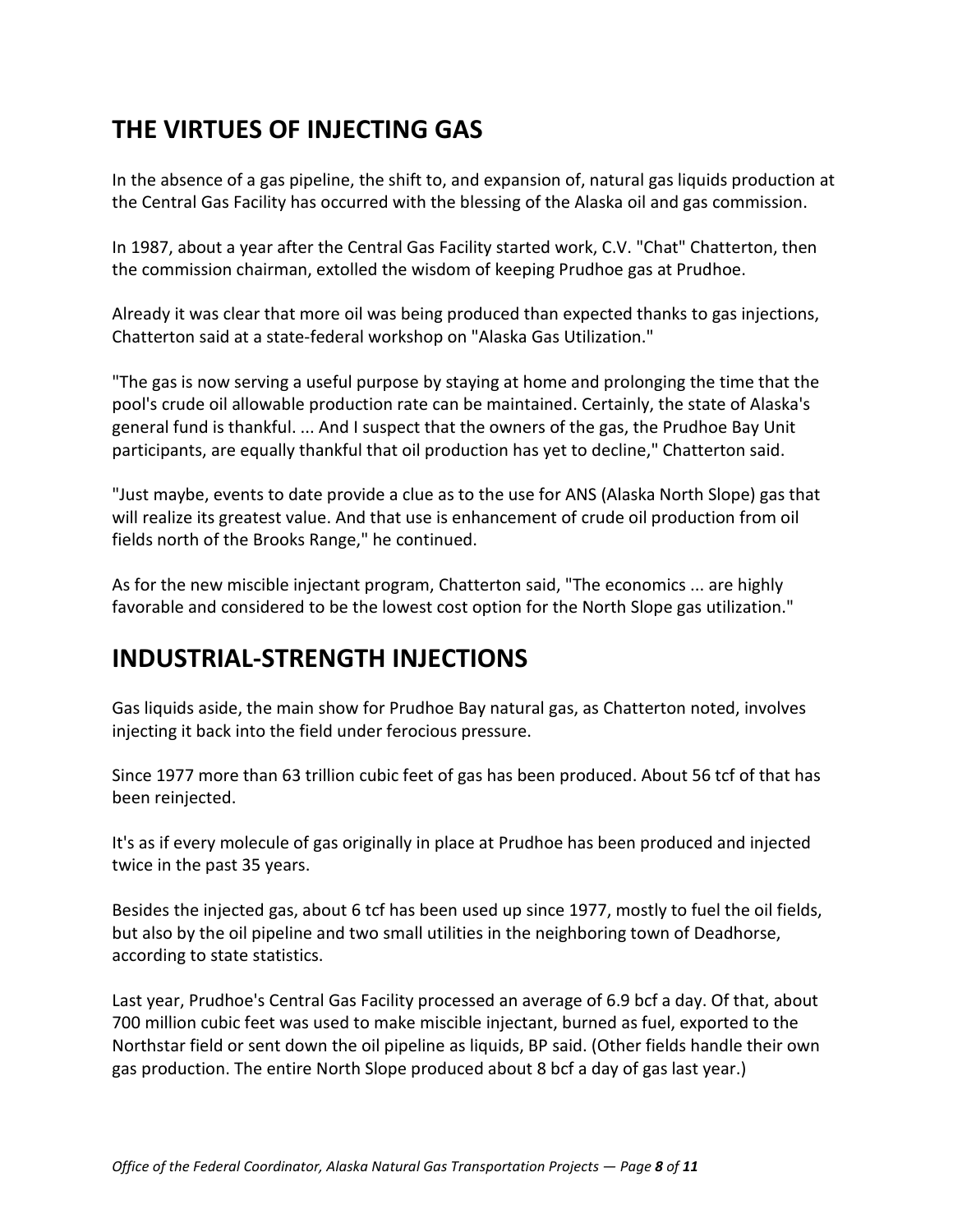

**Photo courtesy of BP Prudhoe Bay Central Compression Plant** 

That left about 6.2 bcf a day for injection at Prudhoe. BP pipes this gas next door to the Central Compression Plant, a beast of an industrial plant itself. That plant does just what its name implies: It super-compresses the gas molecules into tight formation — roughly 4,000 pounds of pressure per square inch — and punches them down into the gas cap that overlies the Prudhoe oil column and pressurizes it.

Because less gas is injected than is produced, Prudhoe has lost some of its underground pressure over time.

When production started in 1977, the underground pressure was 4,335 pounds per square inch. The pressure today has stabilized at about 3,300 psi, BP said.

The longer that produced natural gas stays at Prudhoe rather than getting sent down a pipeline for an LNG project, the more oil that will be produced.

In 1997, two state Revenue Department officials examined how much Prudhoe oil would be lost when major gas sales begin. For purposes of their study, they assumed a 1.9 bcf-a-day gas pipeline project would be completed in 2005 and would ramp up to full capacity by 2010.

They concluded a loss of 259 million barrels of oil production would result through 2029.

The authors, Roger Marks and Greg Bidwell, noted that the oil loss would be lower if the gas pipeline started up later or the ramp up was slower.

In 2007, still with no gas pipeline, a [National Energy Technology Laboratory report](http://www.netl.doe.gov/technologies/oil-gas/publications/EPreports/ANSFullReportFinalAugust2007.pdf) forecast a smaller loss of oil due to a gas pipeline carrying 3.44 bcf a day starting in 2015.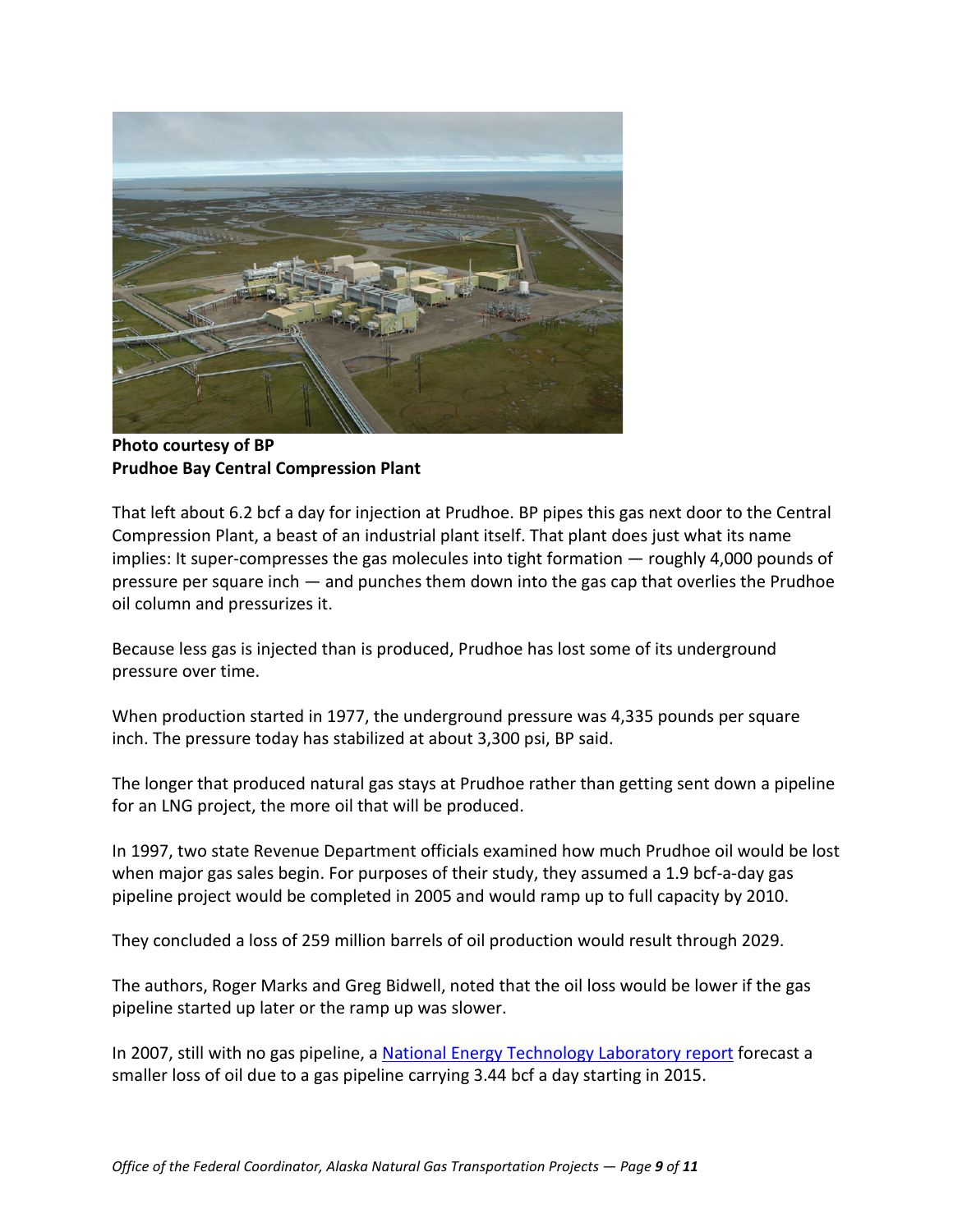The study predicted 133 million barrels lost from Prudhoe over time. But that loss would be offset by 400 million barrels of new oil and condensate production from the Point Thomson field east of Prudhoe, a field that would be developed to tap its gas for a gas pipeline, the authors said.

## **'NO TRIVIAL TASK'**

The three Alaska oil and gas commissioners are well aware they could be asked to allow a significant amount of gas to leave Prudhoe Bay via a gas pipeline project.

To get ahead of the game, in 2005 they held [public hearings](http://www.arcticgas.gov/sites/default/files/documents/aogcc-07-2-28-prudhoe-gas-sale-reservoir-study-slides.pdf) on the old 2.7 bcf-a-day offtake ceiling. At the time, the Prudhoe producers were talking about a pipeline that could carry 4.3 bcf a day, expandable to 5.6 bcf.

Those hearings led the commission to study how much oil would be lost under different gasofftake scenarios. The producers cooperated with the study, which was completed in 2007 and has been kept confidential.

"The Gas Offtake Study found insufficient information on which to justify increasing the offtake rate above 2.7 bscfd, but concluded that an early, high rate gas sale could result in the loss of a substantial volume of hydrocarbons, but even greater volumes could be lost if gas sales are too delayed," the commission [said in a summary](http://doa.alaska.gov/ogc/orders/co/co300_399/co341d_Rule9AmendRpt.pdf) at the time.

The commissioners found it premature for the producers to provide a detailed "depletion plan," in advance of major gas sales, "that insures a greater ultimate recovery and prevents waste of oil and gas." But the producers need to demonstrate to the commission "that they are implementing near-term strategies to maximize oil recovery prior to gas sales."

Although the commission's 2007 offtake study is confidential, the agency that year published a series of [short papers](http://doa.alaska.gov/ogc/Gas/gasindex.html) that outlined the situation.

The papers noted that generally the longer a gas-pipeline project is delayed, the less oil production that would be lost.

But Prudhoe Bay is an old oil field in a harsh climate with high maintenance costs. "The longer that gas sale is delayed, the greater the risk of well and facilities failure resulting in premature field shutdown," an AOGCC reservoir engineer wrote in a [memo to the commissioners.](http://www.arcticgas.gov/sites/default/files/documents/aogcc-07-2-28-prudhoe-gas-sale-reservoir-study-summary.pdf)

[Another paper](http://www.arcticgas.gov/sites/default/files/documents/aogcc-07-5-18-role-aogcc-establishing-prudhoe-allowable-gas-offtake-rate.pdf) elaborates on aging Prudhoe Bay equipment. "The later in time that the gas is produced, the higher the costs will be to operate, repair and replace equipment and, thus, the sooner the gas will become uneconomical to produce and the more gas that will be left stranded."